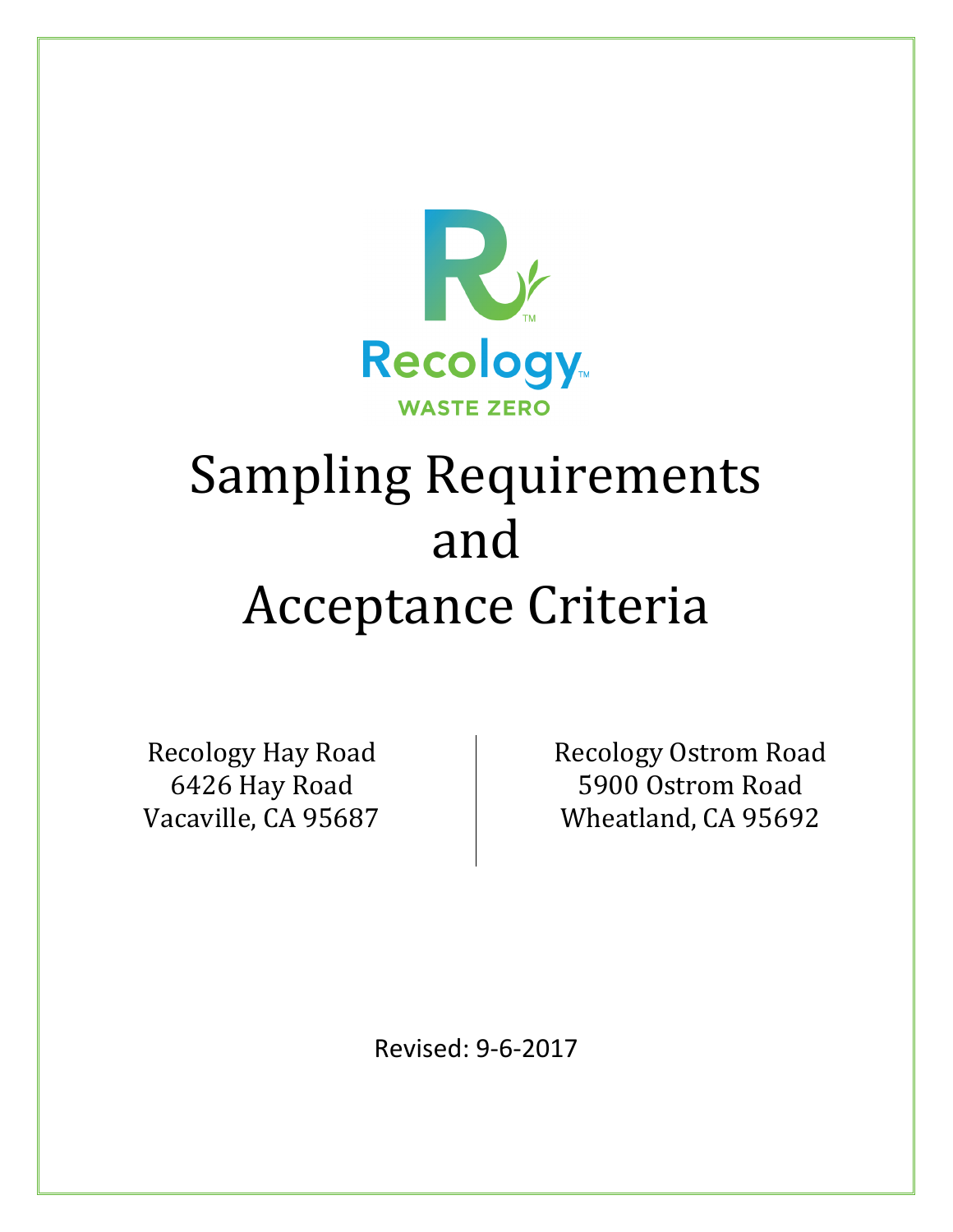## **Recology™**  WASTE ZERO Sampling Requirements and Acceptance Criteria

#### **Sampling Requirements**

| <b>Project Size</b>  | <b>Cubic Yards per 4:1 Composite Sample</b> |
|----------------------|---------------------------------------------|
| $0 - 2,499$ cy       | 250 cy                                      |
| 2,500 - 4,999 cy     | 375 cy                                      |
| 5,000 - 7,499 cy     | 500 cy                                      |
| 7,500 cy - 10,000 cy | 750 cy                                      |
| $>10,000$ cy         | 1000 cy                                     |

Discrete samples are assigned a sampling frequency of 50 cubic yards per sample. The sampling frequency for 4:1 composite samples is found on the table above. Recology reserves the right to require the generator to perform additional analytical testing for any potential hazardous waste pursuant to the guidelines outlined in Chapter 11 of CCR Title 22. Please contact Recology to confirm sampling requirements and required testing. Analytical results must originate from a CELAP certified laboratory.

|  |  | <b>Soil Analysis Guidelines</b> |
|--|--|---------------------------------|
|--|--|---------------------------------|

| Contaminant                             | <b>Required Analyses</b>                                                                                                                               | <b>EPA Methods</b>                                                                                                      |  |
|-----------------------------------------|--------------------------------------------------------------------------------------------------------------------------------------------------------|-------------------------------------------------------------------------------------------------------------------------|--|
| Gasoline, Leaded                        | TPH - Gasoline<br><b>BTEX</b><br><b>Total Lead</b>                                                                                                     | EPA 5030/8015<br>EPA 8020/8260<br><b>TTLC-Lead</b>                                                                      |  |
| Gasoline, Unleaded                      | TPH - Gasoline<br><b>BTEX</b>                                                                                                                          | EPA 5030/8015<br>EPA 8020/8260                                                                                          |  |
| <b>Diesel</b>                           | TPH - Diesel<br><b>BTEX</b>                                                                                                                            | EPA 3550/8015<br>EPA 8020/8260                                                                                          |  |
| Jet Fuel<br>$(A, A-1, B, JP-1,4,5,6,8)$ | TPH - Jet Fuel (A, A-1, B, JP- 1,4,5,6,8)<br><b>BTEX</b>                                                                                               | EPA 3550 or 5030/8015<br>EPA 8020/8260                                                                                  |  |
| Motor Oil                               | TPH - Motor Oil<br><b>BTEX</b>                                                                                                                         | EPA 3550/8015<br>EPA 8020/8260                                                                                          |  |
| Hydraulic Oil                           | TPH - Hydraulic Oil<br><b>BTEX</b>                                                                                                                     | EPA 3550/8015<br>EPA 8020/8260                                                                                          |  |
| <b>Bunker Oil</b>                       | TPH - Bunker Oil<br><b>BTEX</b>                                                                                                                        | EPA 3550/8015<br>EPA 8020/8260                                                                                          |  |
| Fuel Oil                                | TPH - Fuel Oil<br><b>BTEX</b>                                                                                                                          | EPA 3550/8015<br>EPA 8020/8260                                                                                          |  |
| Kerosene                                | TPH - Kerosene<br><b>BTEX</b>                                                                                                                          | EPA 3550/8015<br>EPA 8020/8260                                                                                          |  |
| <b>Waste Oil</b>                        | TPH - Waste Oil<br>TPH - Diesel<br>TPH - Gasoline<br>VOC's<br>SVOC's<br>Luft 5 Metals (Cd, Cr, Pb, Ni, Zn)<br>PCB's<br>Dioxins (if PCP's are detected) | EPA 3550/8015<br>EPA 3550/8015<br>EPA 5030/8015<br>EPA 8260<br>EPA 8270<br><b>TTLC - Metals</b><br>EPA 8080<br>EPA 8280 |  |

**This document serves as a guideline only. Additional testing may be required. Please contact Recology to obtain waste stream specific sampling requirements.**